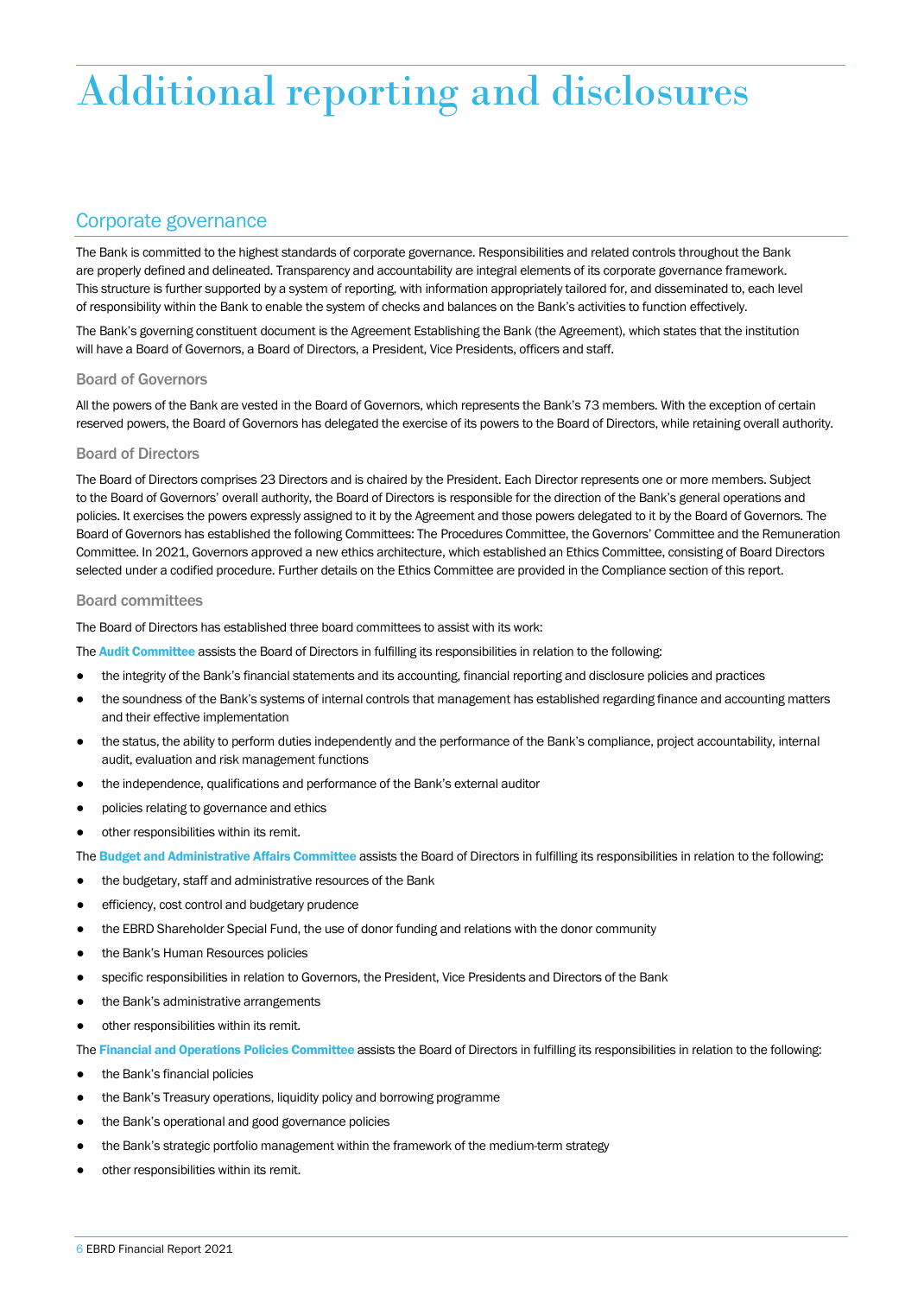The President is elected by the Board of Governors. The President is the legal representative and chief of staff of the Bank. Under the guidance of the Board of Directors, the President conducts the day-to-day business of the Bank.

The President chairs the Bank's Executive Committee, which also includes the Vice Presidents and other members of the Bank's senior management.

#### Primary management committees

Listed below are the committees that directly advised the President or a member of the Executive Committee on the overall management of the Bank during 2021.

| <b>Management</b>                                                                |                                                                         |                                                                                                                                                                                                                                                                                                                                                                                                                                     |                               |
|----------------------------------------------------------------------------------|-------------------------------------------------------------------------|-------------------------------------------------------------------------------------------------------------------------------------------------------------------------------------------------------------------------------------------------------------------------------------------------------------------------------------------------------------------------------------------------------------------------------------|-------------------------------|
| committees                                                                       | <b>Chair</b>                                                            | <b>Purpose of the Committee</b>                                                                                                                                                                                                                                                                                                                                                                                                     | <b>Meeting frequency</b>      |
| <b>Executive Committee</b>                                                       | President                                                               | Advises the President on all aspects of bank-wide strategic significance, with the exception of Fortnightly<br>matters that fall within the competence of other management committees, as defined in their<br>terms of reference.                                                                                                                                                                                                   |                               |
| <b>Operations</b><br><b>Committee</b>                                            | <b>First Vice President and</b><br><b>Head of Client Services Group</b> | Considers matters related to Banking investment operations.                                                                                                                                                                                                                                                                                                                                                                         | Weekly                        |
| <b>Strategy and Policy</b><br><b>Committee</b>                                   | Vice President, Policy and<br>Partnerships                              | Considers matters that fall within the overall responsibility of the Vice President, Policy and<br>Partnerships; and certain matters falling within the responsibility of the Chief Economist.<br>It focuses primarily on transition, strategy and policy work: country, sector and thematic<br>strategies and policy-related research.                                                                                             | Fortnightly                   |
| <b>Risk Committee</b>                                                            | Vice President, Risk and<br><b>Compliance and Chief Risk Officer</b>    | Considers matters that fall within the responsibility of the Vice President, Risk and<br>Compliance, Chief Risk Officer, such as Bank-wide risks, including credit and operational<br>risk, with associated follow-up actions. It oversees risk aspects of the Banking and Treasury<br>portfolios (for example stress testing), approves risk policies and risk reports and considers<br>new Banking/Treasury products.             | Fortnightly                   |
| <b>Asset and Liability</b><br><b>Committee</b>                                   | Vice President, Finance and<br><b>Chief Financial Officer</b>           | Considers matters that fall within the overall accountability of the Vice President, Finance and Quarterly<br>Chief Financial Officer in their capacity of supervising Treasury activities and liquidity<br>management at the Bank: areas of liquidity policy and management, funding and other<br>Treasury activities, including monitoring business plan implementation, limit compliance and<br>hedging strategy implementation. |                               |
| <b>Equity Committee</b>                                                          | <b>First Vice President and</b><br><b>Head of Client Services Group</b> | Maintains oversight of listed and unlisted share investments.<br>Reviews and identifies suitable exit opportunities and makes recommendations on such exits<br>to the Operations Committee.                                                                                                                                                                                                                                         | Weekly                        |
| <b>Crisis Management</b><br>Team                                                 | Vice President, Risk and<br><b>Compliance and Chief Risk Officer</b>    | Prepares coordinated responses to all critical internal and external issues arising in<br>connection with events that affect the normal operations of the Bank.<br>Ensures that the crisis management and business recovery plans are in place and are tested<br>on a regular basis.                                                                                                                                                | At least three times per year |
| <b>Information</b><br><b>Technology</b><br><b>Governance</b><br><b>Committee</b> | Vice President, Chief<br><b>Transformation Officer</b>                  | Ensures that the Bank's IT strategy and business plan support the Bank's business strategy.<br>Establishes the framework for measuring business benefits and oversees the realisation of<br>benefits arising from IT projects.<br>Reviews and approves business requests for budget allocation on new projects from the<br>approved IT budget.                                                                                      | <b>Monthly</b>                |
| <b>Programme Steering</b><br><b>Board</b>                                        | Vice President, Chief<br><b>Transformation Officer</b>                  | Ensures the effective and timely implementation of change programmes, approves project<br>design, reviews progress, reports and escalates issues as appropriate.                                                                                                                                                                                                                                                                    | <b>Monthly</b>                |
| <b>Procurement</b><br><b>Complaints</b><br><b>Committee</b>                      | <b>Managing Director, Chief</b><br><b>Compliance Officer</b>            | Reviews and determines the Bank's position relative to complaints arising from tendering for As necessary<br>goods and works and services and selection of consultant services (including those funded by<br>Technical Cooperation grants or the Bank's budget) carried out in accordance with the<br>Bank's policies, directives and procedures for procurement matters.                                                           |                               |

## **Compliance**

j

The EBRD's Office of the Chief Compliance Officer (OCCO) has been established as a function that is independent of the Bank's operational departments. It is headed by a Chief Compliance Officer (CCO) who reports functionally to the President and has full and free access to the Chair of the Audit Committee. Any decision to remove the CCO (other than for misconduct) shall be taken by the President in accordance with guidance given by the Board of Directors in an Executive Session.

OCCO's mission is to protect the integrity and reputation of the Bank, to promote ethical standards of behaviour and to strengthen the Bank's accountability and transparency. OCCO assists in identifying, assessing and monitoring integrity risks arising from failure to comply with the Bank's standards and policies; and contributes, in an independent manner, to the Bank's effective management of such risks. OCCO is also responsible for the development and maintenance of the policies and standards it enforces. The EBRD's Integrity Risks Policy and Terms of Reference for OCCO, last revised on 16 November 2016, and available a[t www.ebrd.com](file://www.ebrd.com/documents/occo/ebrds-integrity-risk-policy-and-the-terms-of-reference-for-the-office-of-the-chief-compliance-officer.pdf)<sup>[15](#page-1-0)</sup> set out, for the benefit of the Bank's stakeholders,

<span id="page-1-0"></span>v.ebrd.com/documents/occo/ebrds-integrity-risk-policy-and-the-terms-of-reference-for-the-office-of-the-chief-compliance-officer.pdf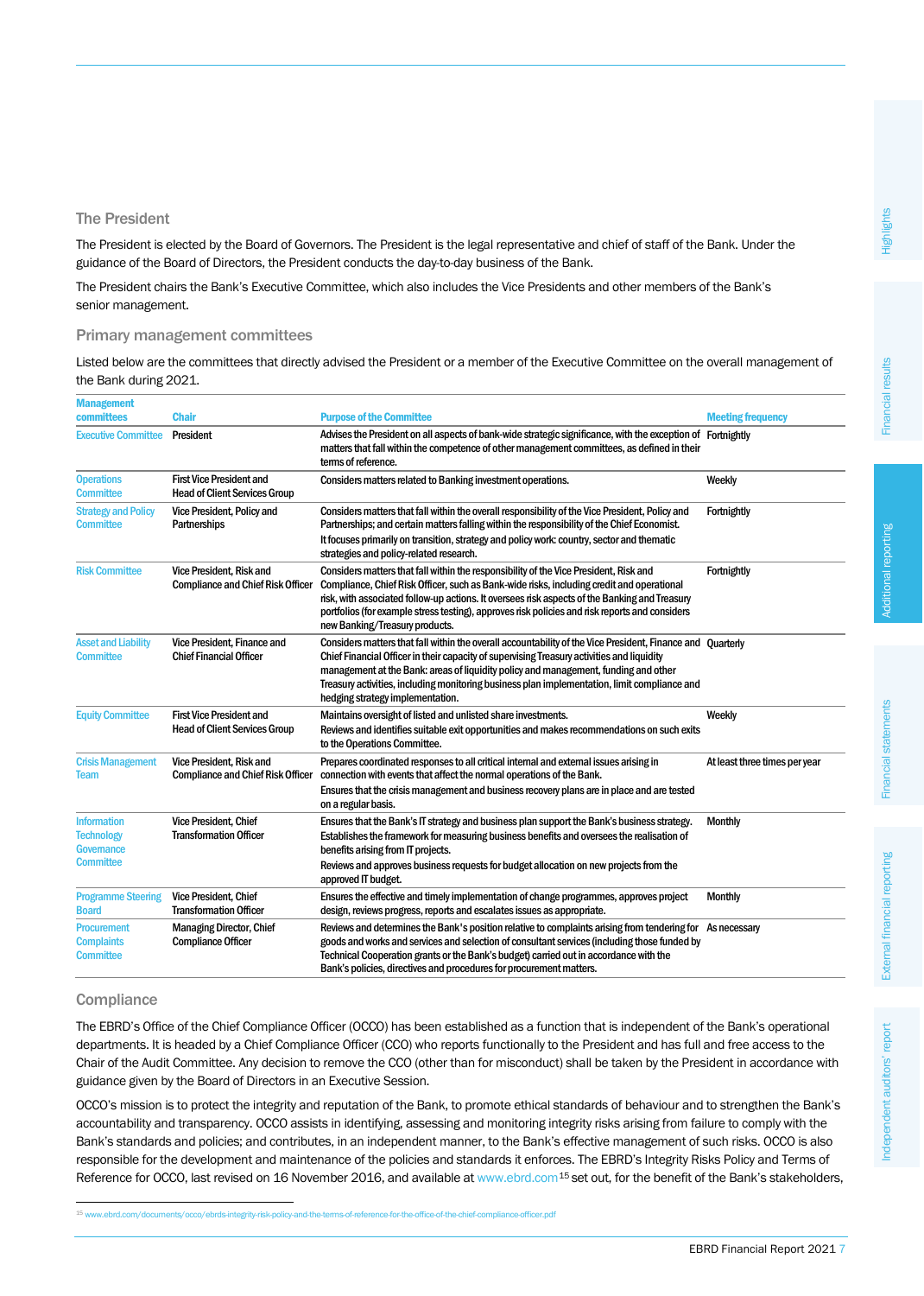the manner in which OCCO helps the Bank to protect its integrity and reputation and to manage integrity risks related to clients and personal conduct-related risks. Revisions to the Integrity Risks Policy are expected to commence in the second half of 2022.

As part of its standard-setting role, OCCO is responsible for developing and recommending the policies, rules, procedures and processes governing the ethical behaviour of Board Officials, management and staff of the Bank; for establishing the standards of integrity that the Bank expects of its clients, project sponsors and other counterparties; and for ensuring that policies, rules, procedures and processes are effectively communicated and implemented. Its objective is to ensure that the internal standards of integrity at the EBRD are in line with international best practice, creating a demonstration effect in the economies where the Bank invests.

The Code of Conduct for Officials of the Board of Directors of the EBRD and Code of Conduct for EBRD Personnel (the Codes) are the Bank's core ethical policies that allow it to assess and mitigate personal conduct-related risks. The Codes are approved by the Bank's Board of Governors and represent and articulate the values, duties, obligations and ethical standards that the EBRD expects of its Board Officials and staff members. The Codes each provide for their own review no later than five years from the date on which the relevant Code became effective. In September 2021 the Board of Governors approved a new ethics architecture for the Bank, which became effective on 11 November 2021. This resulted in a number of changes to the Codes. The basis of the revised architecture is a standing Ethics Committee, consisting of Directors selected under a codified procedure. It will also investigate reports of alleged misconduct of "Covered Persons", namely: (i) Board Officials; (ii) the President; (iii) Vice Presidents; (iv) the Chief Evaluator; (v) the Chief Accountability Officer; (vi) the Chief Compliance Officer; and (vii) the Chief Internal Auditor. Separately, Rule 6a ("Former Employers") in both Codes was amended such that the restriction against working on EBRD matters involving former employers was reduced from three years to two years, with the possibility of requesting a derogation where significant extenuating circumstances exist and where there is no actual, potential or perceived conflict of interest. The Codes can be found at[: www.ebrd.com/integrity-and-compliance.html.](http://www.ebrd.com/integrity-and-compliance.html) 

Financial and integrity due diligence are integrated into the Bank's approval of new business and the monitoring of its existing operations. OCCO provides independent expert advice to management on significant integrity concerns and assesses whether the potential risk is acceptable to the Bank. It monitors the integrity due diligence information provided by the Banking Department to ensure that it is accurate and that integrity concerns are properly identified and, where possible, mitigated. It also advises on and manages risks relating to the identification and handling of material non-public information, and those relating to conflicts of interest that may arise between the EBRD's multiple relationships with, or interests in, clients. In addition, the EBRD's policy on Domiciliation of EBRD Clients (the Domiciliation Policy) sets out the conditions under which the EBRD may finance a project when a borrower, an investee or a controlling entity is domiciled in a jurisdiction other than the country where the project is located (a third jurisdiction). The Domiciliation Unit within OCCO assesses projects to determine whether jurisdictions used in cross-border ownership structures are acceptable. OCCO is further responsible for investigating allegations of staff misconduct as well as allegations of fraud and corruption in relation to the Bank's projects and counterparties. Allegations of staff misconduct are investigated under the Conduct and Disciplinary Rules and Procedures (CDRPs), which address, among other things, the Bank's approach to handling complaints of inappropriate behaviour and the division of responsibility between the CCO as fact-finder and the Managing Director, Human Resources and Organisational Development as decision-maker. The CDRPs specify the rights and duties of both the Bank and the staff member in question during the investigative and disciplinary processes and provide safeguards for the subject of the investigation. Allegations of misconduct on the part of the Covered Persons are dealt with in accordance with the provisions of the Codes. Revision of the CDRPs, together with the Harassment-Free and Respectful Workplace Procedures (RWPs), which set out processes for dealing with improper interpersonal behaviour, is ongoing. This work, led by HR with input from OCCO, will further strengthen the Bank's phased reporting mechanism, under which allegations of improper interpersonal behaviour are managed. It should be noted that certain revisions designed to reflect the new ethics architecture were also made to the CDRPs, coming into effect on 11 November 2021.

Allegations of fraud and corruption in relation to activities and projects financed from the Bank's ordinary capital resources (including the purchase of goods, works or services for the Bank) or from special resources, or from Cooperation Funds administered by the Bank, are investigated under the Bank's Enforcement Policy and Procedures (EPPs). The EBRD's EPPs are the policy and procedures governing the investigation and sanctioning (if necessary) of parties alleged to have engaged in Prohibited Practices in relation to Bank assets or a Bank project and the sanctioning of parties on whom a third-party finding (as defined by the EPPs) has been imposed. The EPPs define Prohibited Practices as coercion, collusion, corruption, fraud, misuse of EBRD resources or EBRD assets, obstruction and theft. They also allow for a two-tier decision-making process, the introduction of a settlement process and streamlining the procedures for referring matters to national authorities. The EPPs also describe the process by which the Bank applies sanctions imposed by other multilateral development banks pursuant to the Agreement for the Mutual Enforcement of Debarment Decisions. Details of the individuals, entities and sanctions are posted at [www.ebrd.com/ineligible-entities.html.](http://www.ebrd.com/ineligible-entities.html)

OCCO is also responsible for training Bank personnel in relation to the Bank's integrity, anti-money-laundering and counter-terrorist-financing requirements. In addition, it provides specialist training and advises, as necessary, individuals who are nominated by the Bank to serve as directors on the boards of companies in which the Bank holds an equity interest.

The Bank's annual Anti-Corruption Report is published by OCCO. The report describes the Bank's strategy to promote integrity and prevent fraud and corruption and highlights the most recent measures taken. It can be found a[t www.ebrd.com/integrity-and-compliance.html.](http://www.ebrd.com/integrity-and-compliance.html)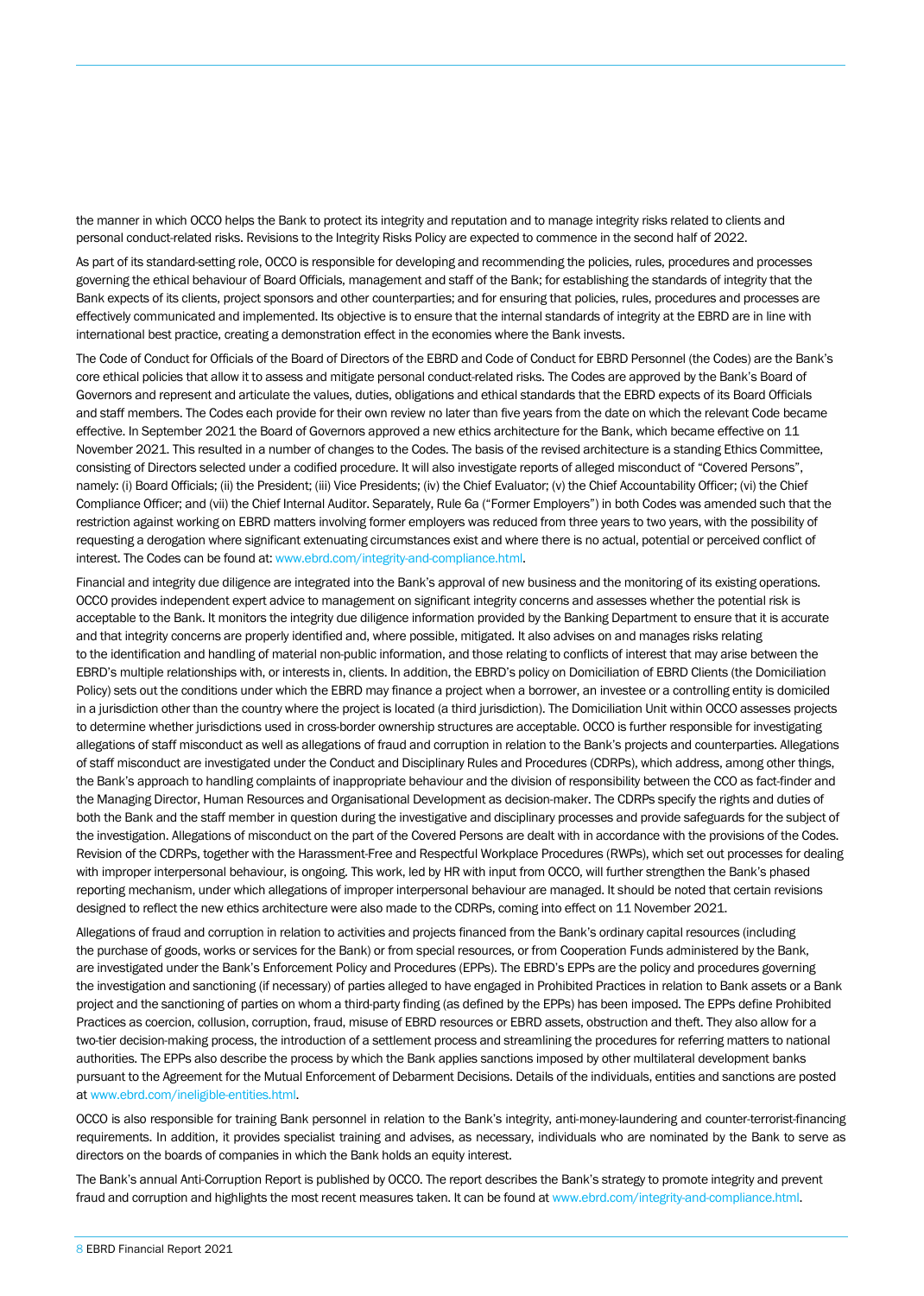## Independent Project Accountability Mechanism

The Bank has an accountability mechanism that assesses and reviews complaints about environmental, social and disclosure issues in relation to Bank-financed projects and provides, where warranted, a determination as to whether the Bank acted in compliance with relevant policies when it approved a particular project. The mechanism also has a problem-solving function which can serve to restore dialogue between the project sponsor and members of the affected community. The Independent Project Accountability Mechanism (IPAM), which started operations in July 2020, reports to the Board via the Audit Committee and is headed by the Chief Accountability Officer.

The Chief Accountability Officer is responsible for directing the effective implementation of the EBRD's 2019 *Project Accountability Policy*, promoting institutional accountability at the project level, institutional learning and upholding the reputation of the Bank. Information about IPAM and registered complaints can be found a[t www.ebrd.com/project-finance/independent-project-accountability-mechanism.html.](http://www.ebrd.com/project-finance/independent-project-accountability-mechanism.html) 

## Reporting

The EBRD's corporate governance structure is supported by appropriate financial and management reporting. The Bank has a functioning mechanism to be able to certify in the *Financial Report 2021* as to the effectiveness of internal controls over external financial reporting, using the COSO (Committee of Sponsoring Organisations of the Treadway Commission) internal control framework (2013). This annual certification statement is signed by both the President and the Vice President, Finance and Chief Financial Officer and is subject to a review and an attestation by the Bank's external auditor. In addition, the Bank has a comprehensive system of reporting to its Board of Directors and its committees. This includes reporting to the Audit Committee on the activities of the Evaluation Department and the Internal Audit Department.

### Financial and operational risks

Financial and operational risks are discussed in the "Risk management" section of this report on page 31.

### Internal audit

The Internal Audit Department, is a third line of defence and, in accordance with the Institute of Internal Auditors' International Professional Practices Framework, is responsible for providing independent and objective assurance to executive management and the Board of Directors on the adequacy and effectiveness of internal controls, governance and risk management processes to mitigate the Bank's key risks.

### External auditor

The external auditor is appointed by the Board of Directors, on the recommendation of the President. The external auditor may be appointed for terms of five years with a maximum of two consecutive terms. In 2019, the Board approved the appointment of PricewaterhouseCoopers LLP in their first term as the Bank's external auditor for the five-year period 2020-24.

The external auditor performs an annual audit in order to be able to express an opinion on whether the financial statements give a true and fair view of the state of the Bank's affairs and of its profit and cash flows, in accordance with International Financial Reporting Standards (IFRS). In addition, the external auditor provides its opinion on management's assertion as to the effectiveness of internal controls over financial reporting. This opinion is given as a separate report to the audit opinion. At the conclusion of its annual audit, the external auditor prepares a management letter for the Audit Committee, setting out its views and management's responses on the effectiveness of internal controls and other matters. This letter is reviewed in detail and discussed with the Audit Committee. The Audit Committee reviews the performance and independence of the external auditor annually.

There are key provisions in the Bank's policies regarding the independence of the external auditor. The external auditor is prohibited from providing non-audit related services to the Bank unless such a service is judged to be in the interest of the Bank, is consistent with relevant professional independence principles, and is approved by the Audit Committee. The external auditor can provide consultancy services paid for by Special Funds and Cooperation Funds relating to client projects; such incidences are reported annually to the Audit Committee.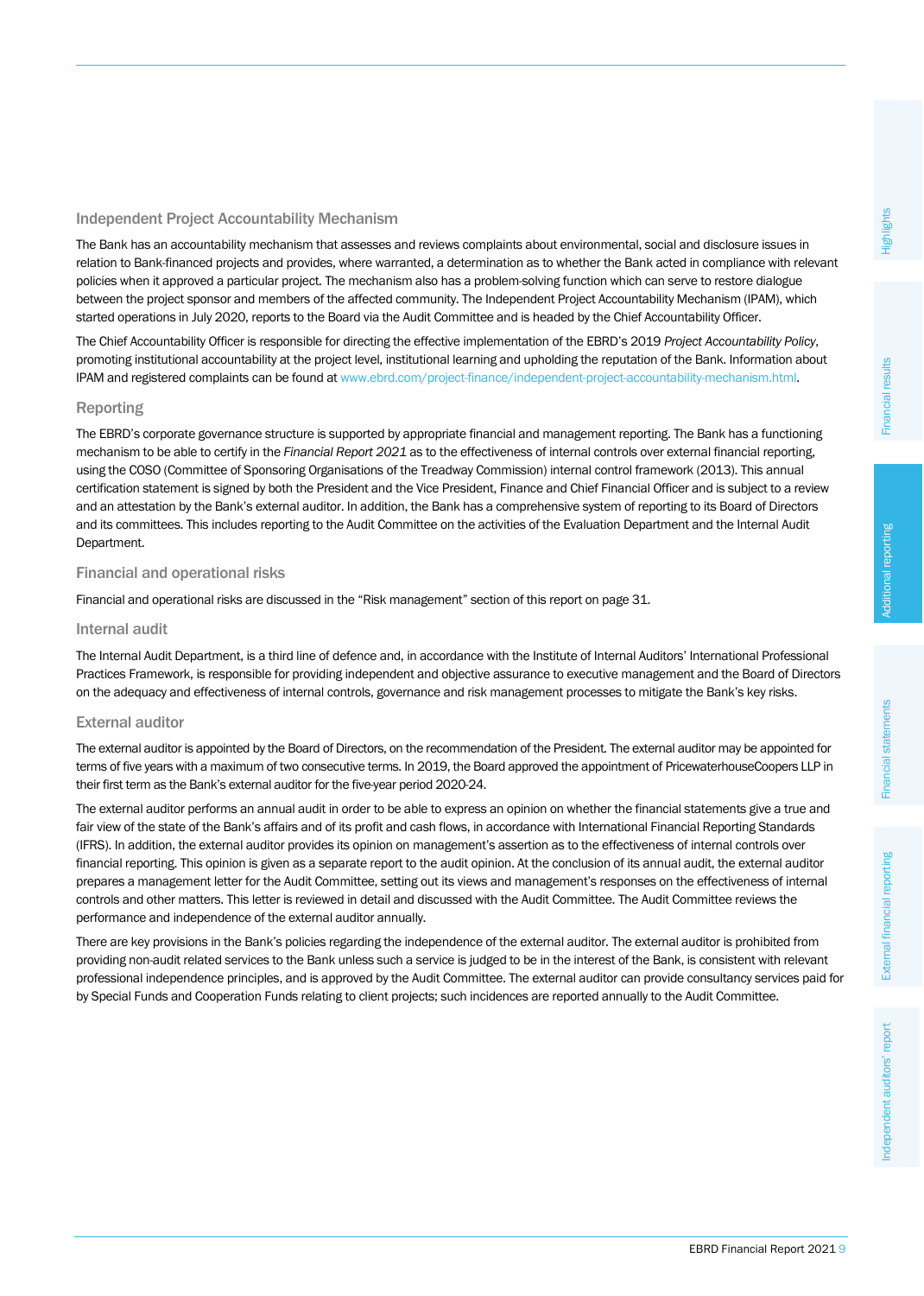#### Reward policy

The Bank has designed a market-oriented staff reward policy, within the constraints of the Bank's status as an international financial institution (IFI), with the following principles that reward should:

- be competitively positioned in order to attract and retain high calibre employees from a wide range of our regions
- promote a culture where consistent high performance and behaviours that reflect EBRD values and competencies are recognised and rewarded
- facilitate mobility in support of business objectives and continued staff development
- deliver a high-quality package of benefits on a global basis to provide an appropriate level of security and be relevant to a diverse employee base
- engage with employees through an open and transparent total reward process.

To help meet these principles, the Bank uses market comparators to evaluate its staff compensation and aims to ensure that salary and performance-based compensation awards are driven by performance. Market comparators for the Bank are primarily private-sector financial institutions in each of its locations plus other IFIs.

The performance-based compensation awards are structured to recognise individual and team contributions to the Bank's overall performance. These payments represent a limited proportion of the overall total compensation and benefits package provided to staff.

#### EBRD staff remuneration

Staff on fixed-term or regular contracts receive a salary which is reviewed on 1 April each year. In addition, members of staff who are not eligible for overtime pay are eligible to receive a performance-based compensation award depending on the Bank's and the individual staff member's performance.

Staff on fixed-term or regular contracts, as well as most of the Board of Directors, <sup>[16](#page-4-0)</sup> the President and Vice Presidents, are covered by medical insurance, life insurance and participate in the Bank's retirement plans. Certain staff hired from abroad may be eligible for some allowances to assist with costs related to their relocation.

There are two retirement plans in operation. The Money Purchase Plan is a defined contribution plan to which both the Bank and staff contribute, with Plan members making individual investment decisions. The Final Salary Plan (FSP) is a defined benefit plan, to which only the Bank contributes. Both plans provide a lump sum benefit on leaving the Bank or at retirement age, such that retirement plan obligations to staff once they have left the Bank or retired are minimal (being limited to inflation adjustments on undrawn or deferred benefits under the FSP). The rules for the retirement plans are approved by the Board of Directors and the operation of the plans is monitored by a Retirement Plan Committee, a Retirement Plan Administration Committee and a Retirement Plan Investment Committee.

The salaries and emoluments of all staff are subject to an internal tax, applied at rates that vary according to the individual's salary and personal circumstances. Their salaries and emoluments are exempt from national income tax in the United Kingdom.

j

<span id="page-4-0"></span><sup>16</sup> Some Directors and Alternate Directors are paid directly by their constituency and do not participate in the Bank's retirement plans and/or other benefits.